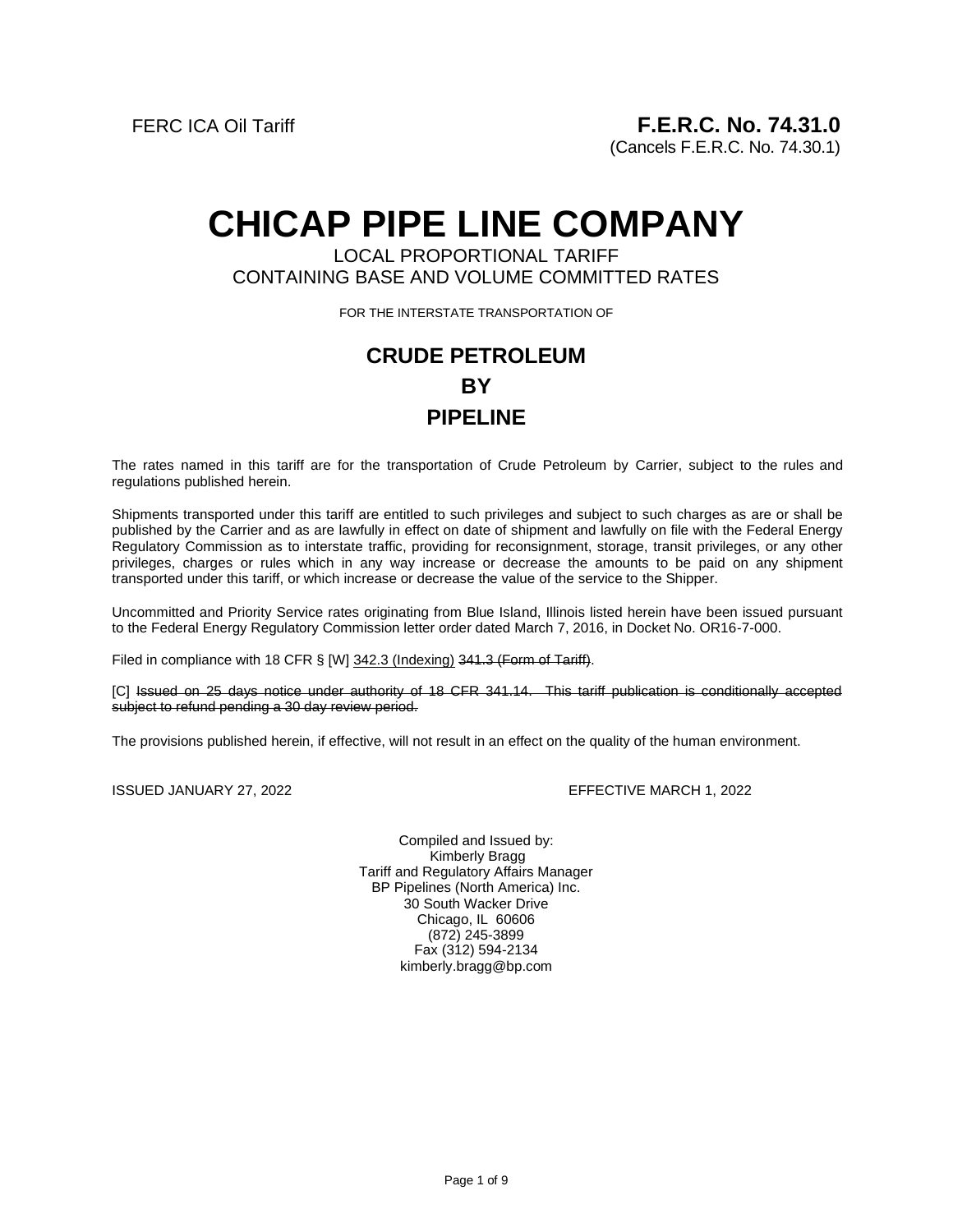All rates in this page are in cents per Barrel of 42 United States Gallons.

| <b>CRUDE PETROLEUM</b><br><b>UNCOMMITTED RATES</b> |                                     |                                  |                                  |                                       |  |
|----------------------------------------------------|-------------------------------------|----------------------------------|----------------------------------|---------------------------------------|--|
|                                                    | THROUGH RATES TO DESTINATION        |                                  |                                  |                                       |  |
| <b>FROM</b>                                        | Manhattan,<br>Will County, Illinois | Mokena,<br>Will County, Illinois | Lemont,<br>Cook County, Illinois | Blue Island,<br>Cook County, Illinois |  |
| Patoka,<br>Marion County, Illinois                 | [D] 78.27                           | [D] 81.99                        | $[D]$ 85.76                      |                                       |  |
| Mokena,<br>Will County, Illinois                   | --                                  | --                               | $[D]$ 29.75                      | $[D]$ 34.25                           |  |
| Blue Island,<br>Cook County, Illinois              |                                     | $[D]$ 34.25                      |                                  |                                       |  |

# **CRUDE PETROLEUM COMMITTED RATES**

FROM To Blue Island, Cook County, Illinois Mokena, Will County, Illinois [D] 34.25

# **CRUDE PETROLEUM PRIORITY SERVICE RATES**

Seven Year Term (Subject to Note 1)

| ________________________________      |                                     |  |  |
|---------------------------------------|-------------------------------------|--|--|
| <b>FROM</b>                           | To Mokena,<br>Will County, Illinois |  |  |
| Blue Island,<br>Cook County, Illinois | $[D]$ 35.25                         |  |  |

**Note 1** - Requires a separate signed throughput and deficiency agreement, which includes Priority Service Volumes of 5 kbd over a term of seven years.

# **HANDLING CHARGE:**

When operating conditions permit, Carrier will handle, through its suction piping at Patoka Station, Crude Petroleum from a connected pipeline of another carrier for delivery to a connected pipeline of another carrier at the rate of [D] 3.62 cents per Barrel of 42 U.S. gallons with exception of the pumpover charge below.

# **TANKAGE CHARGE:**

When operating conditions permit, Carrier will handle, through its tankage at Mokena Station, Crude Petroleum from a connected pipeline of another carrier for delivery to a connected pipeline of another carrier at the rate of [D] 35.69 cents per Barrel of 42 U.S. gallons.

## **PUMPOVER CHARGE:**

When Crude Petroleum is moved from WoodPat Pipeline at Patoka through Carrier's facilities into the Plains system, a [D] 13.53 cents per Barrel of 42 U.S. gallons fee will be charged.

# **VISCOSITY SURCHARGE:**

A viscosity surcharge of [D] 3.68 cents per Barrel for Patoka origins, and [D] 1.42 cents per Barrel for Mokena and Blue Island origins will be charged for each 100 SUS units (20.5 cSt units), or portion thereof in excess of 100 SUS units (20.5 cSt units) at sixty-eight degrees (68°) Fahrenheit. Viscosity determinations will be based on Operator's most recent Crude List referenced in item 9(d). This surcharge will not apply to the handling, tankage or pumpover charges listed above.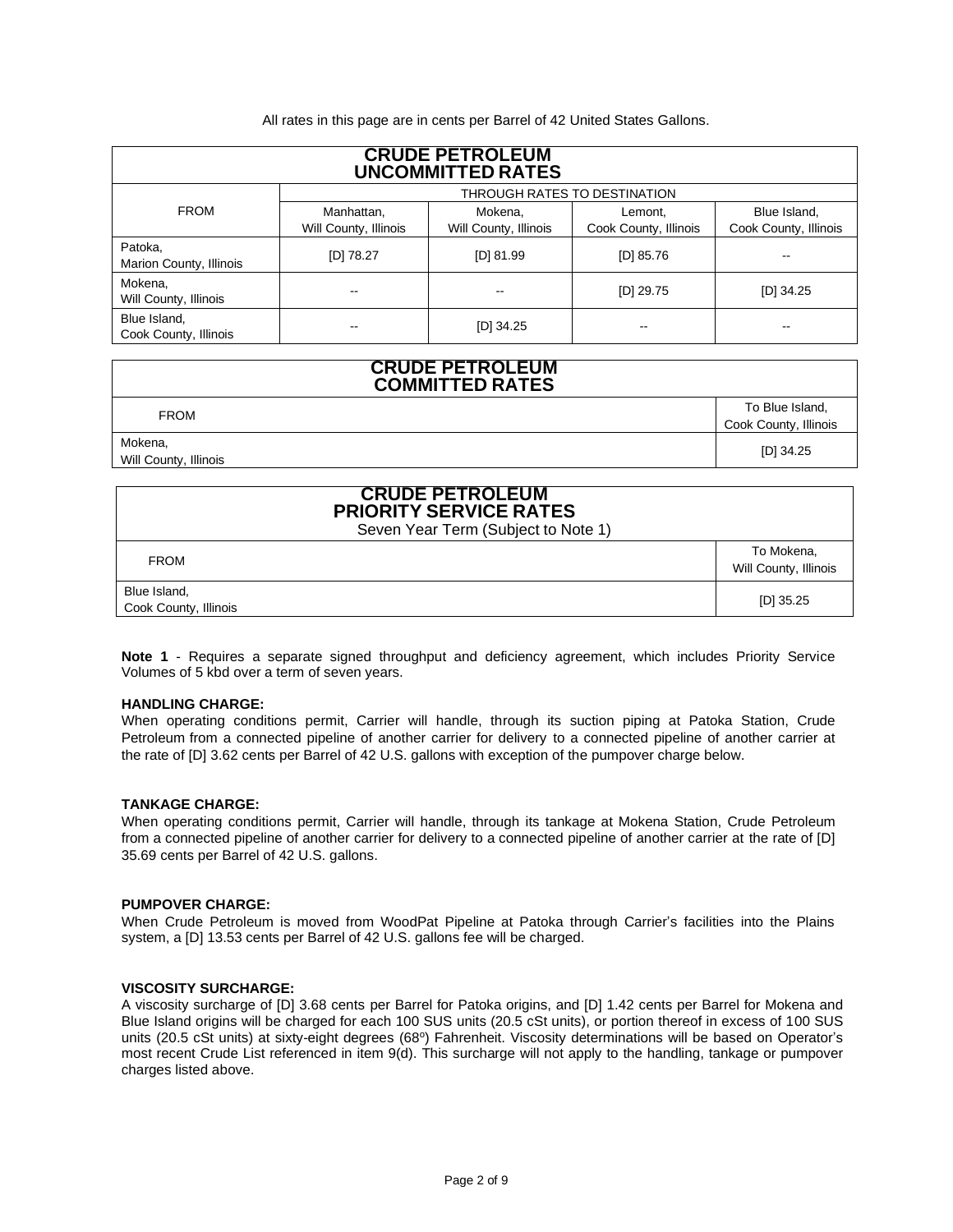# **RULES AND REGULATIONS**

# **1. ABBREVIATIONS AND DEFINITIONS**

As used in these rules and regulations, the following terms have the following meanings: "API" means American Petroleum Institute.

"ASTM" means American Society for Testing Materials.

"Barrel" means forty-two United States gallons at sixty degrees Fahrenheit and zero ("0") gauge pressure if the vapor pressure of the Crude Petroleum is at or below atmospheric pressure, or at equilibrium pressure if the vapor pressure of the Crude Petroleum is above atmospheric pressure.

"Carrier" means and refers to Chicap Pipe Line Company.

"cSt" means centistokes, a measure of viscosity.

"Committed Shipper" means a Shipper that has executed a throughput and deficiency agreement for the transportation of certain minimum volumes of Crude Petroleum for a minimum term of years from Mokena, IL to Blue Island, IL at the committed rate set forth herein.

"Consignee" means the party to whom a Shipper has ordered delivery of Crude Petroleum.

"Crude Petroleum" means either the direct liquid products of oil wells, or a mixture of the direct liquid products of oil or gas wells including natural gasoline or liquefied petroleum gases.

"F.E.R.C." means Federal Energy Regulatory Commission.

"Heavy Crude" means Crude Petroleum with a viscosity of greater than 20.5 cSt (100 SUS) at 20C (68F) and a maximum gravity of 25.0 API.

"IP" means Institute of Petroleum (Great Britain).

"Nominations" means a written designation by a Shipper to the Carrier of an approximate quantity of Crude Petroleum for transportation from a specified origin point(s) to a specified destination point(s) over a period of one operating month in accordance with these rules and regulations.

"Priority Service Rate" means the rate paid by Priority Service Shippers on the Blue Island Lateral from Blue Island, IL to Mokena, IL, which shall include a premium relative to the uncommitted rate as set forth herein determined by the term of the throughput and deficiency agreement.

"Priority Service Shipper" means a Shipper that has executed a throughput and deficiency agreement during the open season that commenced on October 26, 2015 for the transportation of certain minimum volumes of Crude Petroleum for a term of seven years from Blue Island, IL to Mokena, IL at the relevant Priority Service Rate set forth herein.

"Priority Service Volumes" means the Barrel per day ("bpd") volume committed to by a Priority Service Shipper in accordance with a throughput and deficiency agreement at the relevant Priority Service Rate set forth herein.

"SUS" means Saybolt Universal Seconds.

"Shipper" means the party who contracts with the Carrier for the transportation of Crude Petroleum subject to and in accordance with these rules and regulations, subject the rate on the applicable tariff.

"Tender" means delivery of Crude Petroleum to Carrier for shipment.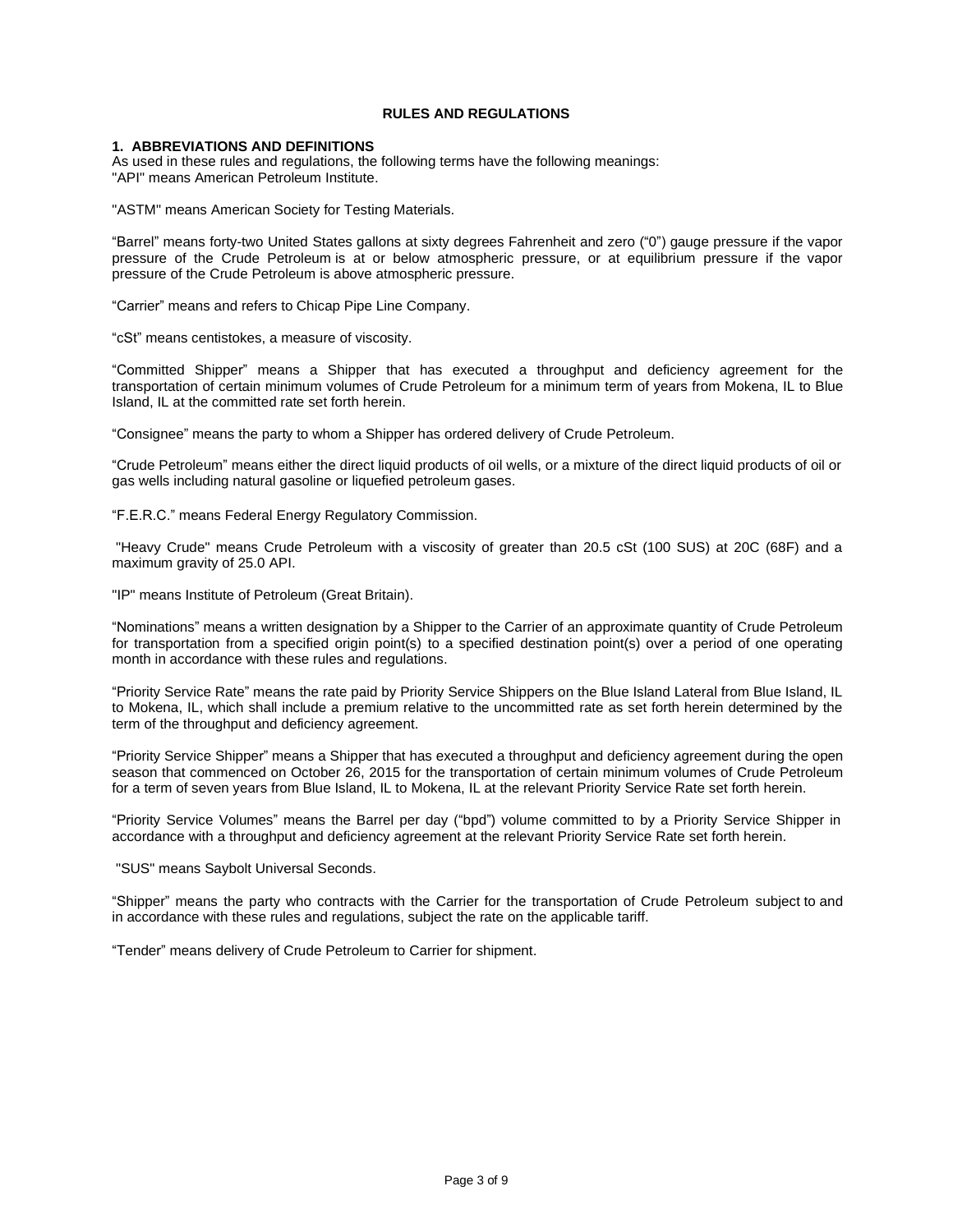# **2. COMMODITY**

Carrier is engaged in the transportation of merchantable Crude Petroleumexclusively and, therefore, will not accept any other commodity for transportation. No Crude Petroleum will be received except good merchantable oil, properly settled and weathered, for which the Carrier has facilities for segregating and batching. Carrier reserves the right to refuse to accept for transportation any product which cannot be delivered out of Carrier's facilities to a designated connecting Carrier due to conflicts and/or restrictions pertaining to the designated connecting Carrier's acceptable BS&W (basic sediment, and other impurities, including water) or quality levels. Carrier reserves the right to require shippers to provide buffer fluids.

# **3. DELIVERY FACILITIES REQUIRED**

Carrier will receive Crude Petroleum for interstate transportation when the Shipper, or Consignee, has provided the necessary facilities for receiving said Crude Petroleum as it arrives at destination.

In the event there is a failure of Shipper or Consignee to take Crude Petroleum at the destination as provided for in this tariff, then Carrier shall have the right to sell such Crude Petroleum at private sale for the best price obtainable. The Carrier may be a purchaser at such sale. Out of the proceeds of said sale, Carrier may pay itself all transportation charges and other necessary expenses of caring for and maintaining the Crude Petroleum, and the balance shall be held for whosoever may be lawfully entitled thereto.

# **4. QUANTITIES**

Tenders for the transportation of Crude Petroleum will be accepted under this tariff in quantities of not less than ten thousand (10,000) Barrels for Crude Petroleum from one Shipper consigned to one Consignee and destination. Crude Petroleum so tendered to the Carrier for transportation will be received as currently available, providing the total within a 30-day period is not less than ten thousand (10,000) Barrels for Crude Petroleum.

# **5. MIXING WITH OTHER CRUDE PETROLEUM**

All Crude Petroleum will be accepted for transportation only on condition that it shall be subject to such changes in gravity or quality while in transit as may result from the mixture of said Crude Petroleum with other Crude Petroleum in the pipe lines or tanks of Carrier, or the connecting Carrier.

# **6. TITLE**

A tender of Crude Petroleum shall be deemed a warranty of title by the party tendering, but acceptance shall not be deemed a representation by the Carrier as to title. The Carrier will, in the absence of adequate security, decline to receive any Crude Petroleum which is in litigation as dispute over title may exist, or which is encumbered by any lien of which the Carrier has notice. Adequate security is considered to be Shipper's proof of perfect and unencumbered title or a satisfactory indemnity bond.

# **7. PAYMENT OF TRANSPORTATION AND OTHER CHARGES**

(a) Transportation charges will be computed and collected at the rates provided herein, on the basis of the number of Barrels of Crude Petroleum delivered at destination, after volume corrections as provided for in Item 9.

(b) All payments are due within 10 days of receipt of the invoice, unless the Carrier determines that the financial condition of Shipper or Shipper's guarantor (if any) is or has become impaired or unsatisfactory or Carrier determines it necessary to do so, in which case the payment due date shall be that specified in a written notice to the Shipper.

(c) If any charge remains unpaid after the due date specified in Carrier's invoice, then such amount due may accrue an interest penalty from the day after the due date until paid, calculated at a rate per annum equal to the U.S. prime rate as published in the Wall Street Journal plus two percent (2%) per annum, or, if less, the maximum interest rate permitted by Applicable Law. In addition, Shipper shall pay all documented costs incurred by Carrier to collect any unpaid amounts, including but not limited to reasonable attorney fees.

(d) In the event Shipper fails to pay any such charges when due, Carrier shall not be obligated to provide Shipper access to Carrier's facilities or provide services pursuant to Carrier's tariff until such time as payment is received by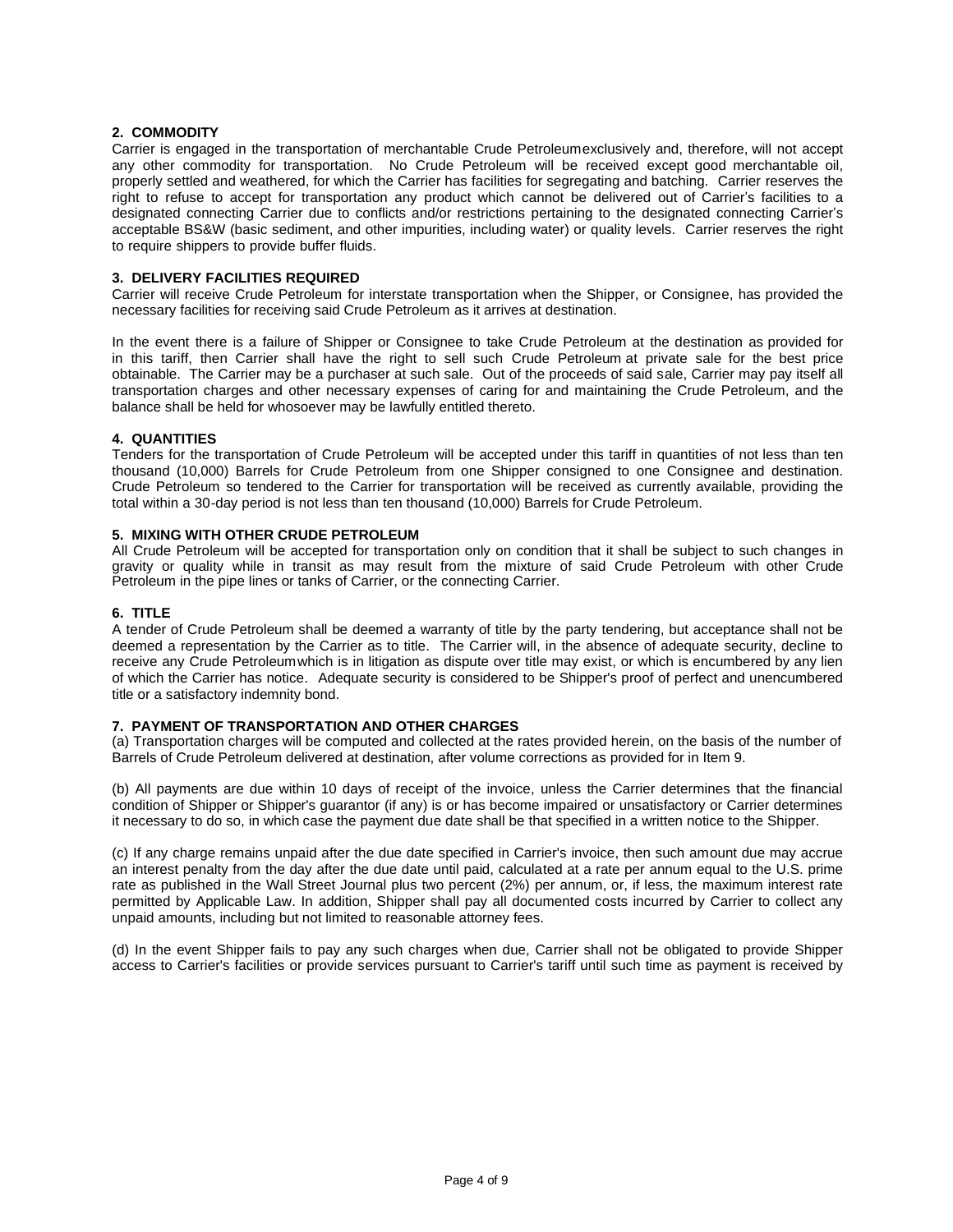Carrier and Shipper meets the requirements of the following paragraph. In addition, in the event Shipper fails to pay any such charges when due, Carrier shall have the right to setoff such amounts owed, and future amounts owed against those amounts Carrier owes Shipper.

(e) In the event Carrier determines that the financial condition of Shipper or Shipper's guarantor (if any) is or has become impaired or unsatisfactory or Carrier determines it is necessary to obtain security from Shipper, Carrier, upon notice to Shipper, may require any of the following prior to Carrier's delivery of Shipper's Crude Petroleum in Carrier's possession or prior to Carrier's acceptance of Shipper's Crude Petroleum: (1) prepayment of all charges, (2) a letter of credit at Shipper's expense in favor of Carrier in an amount sufficient to ensure payment of all such charges and, in a form, and from an institution, acceptable to Carrier, or (3) a guaranty in an amount sufficient to ensure payment of all such charges and in a form, and from a third party, acceptable to Carrier. In the event, Shipper fails to comply with any such requirement on or before the date supplied in Carrier's notice to Shipper, Carrier shall not be obligated to provide Shipper access to Carrier's facilities or provide services pursuant to this tariff until such requirement is fully met.

(f) Carrier shall have a lien on all Crude Petroleum delivered to Carrier to secure the payment of any and all transportation or any other charges that are owed Carrier. Such lien shall survive delivery of Crude Petroleum to Shipper. Such lien shall extend to all Crude Petroleum in Carrier's possession beginning with Shipper's first receipt of transportation or other services from Carrier. The lien provided herein shall be in addition to any lien or security interest provided by statute or applicable law. Carrier may withhold delivery to Shipper of any of Shipper's Crude Petroleum in its possession and exercise any other rights and remedies granted under this tariff or existing under applicable law until all such charges have been paid as provided above.

(g) If Shipper fails to pay an invoice by the due date, in addition to any other remedies under this tariff or under applicable law, Carrier shall have the right, either directly or through an agent, to sell at a private sale any and all Crude Petroleum of such Shipper in its custody at fair market value at the time of sale. The proceeds of any sale shall be applied in the following order: (A) To the reasonable expenses of holding, preparing for sale, selling, and to the extent allowed by law, reasonable attorney's fees and legal expenses incurred by Carrier; and (B) To the satisfaction of the Shipper's indebtedness including interest herein provided from the date of payment is due. The balance of the proceeds of the sale remaining, if any, shall be paid to Shipper or, if there is a dispute or claim as to entitlement, held for whoever may be lawfully entitled thereto.

# **8. LIABILITY OF CARRIER**

Carrier will not be liable for any loss of, or damage to the Crude Petroleum, or delay in transportation of the Crude Petroleum caused by the act of God, the public enemy, quarantine, the authority of law, strikes, riots or the act or default of the Shipper or owner, or from any other cause not due to the negligence of said Carrier; in such cases the Shipper shall stand the loss in the same proportion as the amount of his Tender bears to the whole amount of the consignment of which it is a part, and shall be entitled to receive only such portion of his Tender as is left after deducting his due proportion of the loss, as above.

Carrier will transport and deliver Crude Petroleum with reasonable diligence and dispatch but will accept no Crude Petroleum bbe transported in time for any particular market.

# **9. GAUGING, TESTING, DEDUCTIONS AND VISCOSITY MEASUREMENT**

(a) Crude Petroleum tendered to Carrier shall be gauged and tested by a representative of Carrier prior to its acceptance for transportation. Quantities for receiving, delivering, assessing charges and all other purposes will be corrected based upon an API gravity at sixty degrees (60°) Fahrenheit. The percentages of basic sediment, water or other impurities shall be deducted from the corrected volume. The Shipper shall have the privilege of being present or represented at the gauging and testing.

(b) Pursuant to Item 8, Crude Petroleum quantities transported may be adjusted to allow for inherent losses, including, but not limited to, shrinkage, evaporation, interface losses and normal "over and short" losses and viscosity factors. Carrier loss adjustments will be made on the basis of total quantities transported and shall be based on actual historical loss experience.

(c) The net quantities as determined under paragraphs (a) and (b) of this Item 9 will be the amounts accountable at destination.

(d) Viscosity determinations will be based on Carrier's most recent Crude List by Crude Petroleum type in accordance with the latest API/ASTM/IP measurement standards. Crude petroleum not listed in the Carrier's Crude List shall be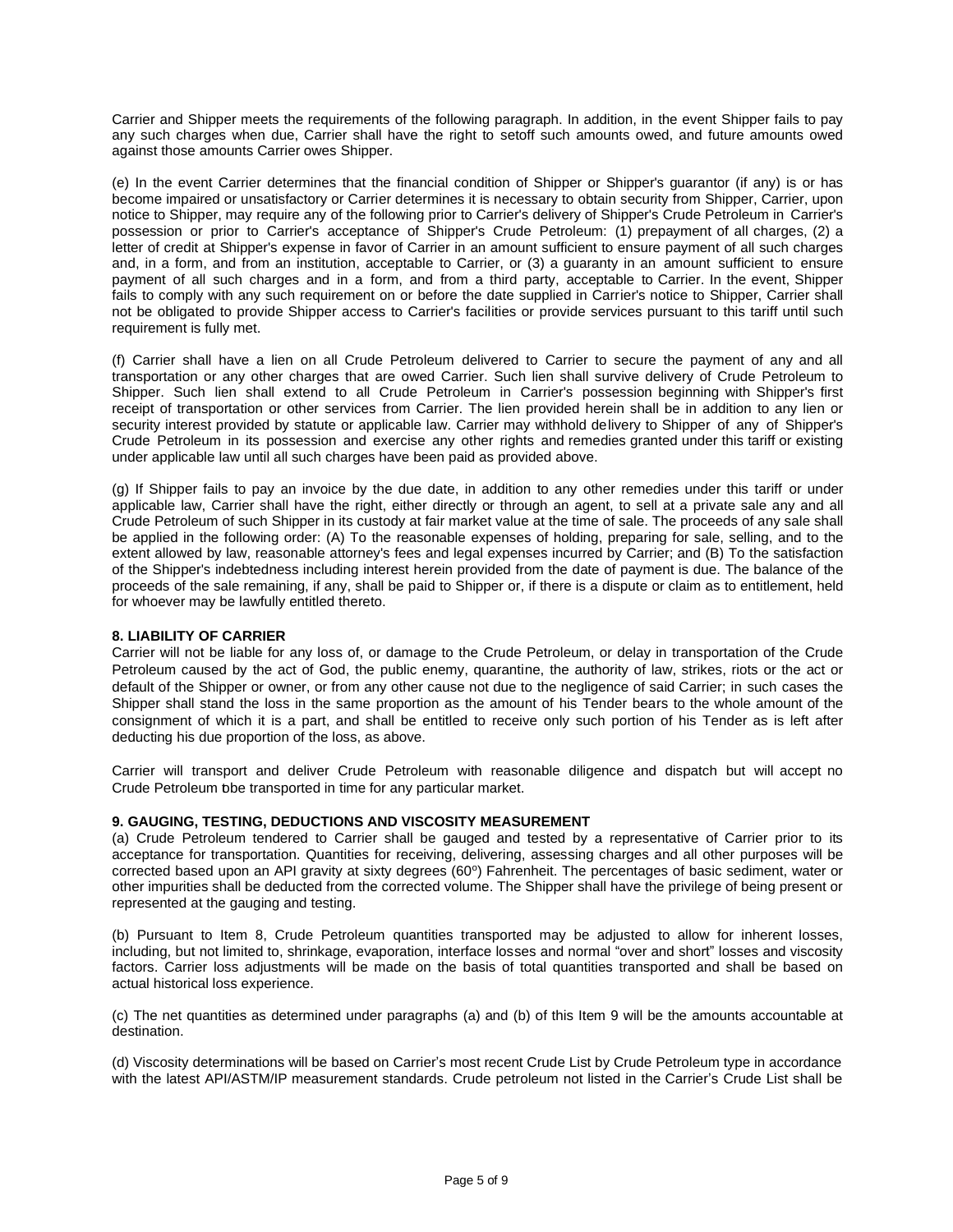considered for shipment on a case-by-case basis with the Shipper providing the required viscosity information and other characteristics. Carrier reserves the right to verify the information by its own or independent testing. Carrier's most recent Crude List is available at the following website: https://on.bp.com/30advlO.

# **10. PIPEAGE CONTRACTS**

Separate pipeage contracts in accord with this tariff and these rules and regulations, covering further details, may be required of the proposed Shipper before any duty of transportation shall arise.

# **11. TIME LIMITATIONS ON CLAIMS**

As a condition precedent to recovery, claims must be filed in writing with the Carrier within nine (9) months after delivery of the property, or, in case of failure to make delivery, then within nine (9) months after a reasonable time for delivery has elapsed; and suits shall be instituted against Carrier only within two (2) years and one (1) day from the day when notice in writing is given by the Carrier to the claimant that the Carrier has disallowed the claim or any part or parts thereof specified in the notice. Where claims are not filed or suits are not instituted thereon in accordance with the foregoing provisions, Carrier shall not be liable, and such claims will not be paid.

# **12. NOMINATIONS**

(a) Any Shipper desiring to nominate Crude Petroleumfor transportation shall make such Nominations to the Carrier in writing on or before the Final Nomination Deadline. The Final Nomination Deadline is the twenty-fifth (25<sup>th</sup>) day of the month preceding the month during which the transportation under the Nomination is to begin; for all Chicap segments with the exception of Mokena to Blue Island which will be due on the fifteenth (15<sup>th</sup>) day of the month preceding the month during which the transportation under the Nomination is to begin. Unless such Nomination is made, the Carrier will be under no obligation to accept Crude Petroleum for transportation.

If, after receiving Shipper Nominations, Carrier determines that it has received Nominations which, in total, exceed the capacity of the System or any line segment thereof, the prorationing policy found in Item 13 of these rules and regulations will be applied.

(b) All Nominations must identify the Crude Petroleum type, origin point, quality, quantity, and final destination point to be accepted. Unless such Nomination is made, the Carrier will be under no obligation to accept Crude Petroleum for transportation.

When Nominations submitted by Shipper to Carrier on or before the Final Nomination Deadline do not exceed the capacity of the System or any line segment thereof, additional Nominations may be accepted by the Carrier to fill capacity. These additional Nominations will be accepted only if they do not impair the movement of Crude Petroleum nominated before the Final Nomination Deadline.

(c) Shipper must satisfy Carrier that Nominations are in good faith and that shipments can be transported in conformity with these rules and regulations. In administering the Nominations and prorationing policy, the Carrier will use reasonable means to ensure that the Nominations are true and realistic and will challenge any Nominations which appear to be inflated or duplicated. Carrier may require that the Shipper provide written assurance from a responsible officer that the Nominations are in good faith and no requirement or intent of Carrier's procedures in these rules and regulations have been violated.

## **13. PRORATION PROCEDURES**

In the event Carrier receives Shipper Nominations for Crude Petroleum for a particular month which in total exceeds the capacity of the System or any line segment thereof, then Carrier shall accept and deliver only that portion of each good faith Shipper Nomination which Carrier determines according to the Carrier's Proration Policy dated April 1, 2020. The policy utilizes a 12-month historical base period. Copies of this policy will be made available to any Shipper or potential Shipper upon a request to bptariffs@bp.com.

During periods of prorationing on the Blue Island Lateral from Blue Island, IL to Mokena, IL, a Priority Service Shipper's Nominations (up to its Priority Service Volumes) shall be exempt from prorationing as set forth in the Carrier's Proration Policy. Priority Service Shippers are charged a premium relative to the uncommitted rate for such priority service. A Priority Service Shipper's Nominations in excess of its Priority Service Volumes during such prorationing will be subject to the prorationing procedures set forth in the Carrier's Proration Policy and will be charged the uncommitted rate.

# **14. BI-DIRECTIONAL NATURE OF THE BLUE ISLAND LATERAL**

The Blue Island Lateral is bi-directional with equivalent time allotted for transportation in each direction each month.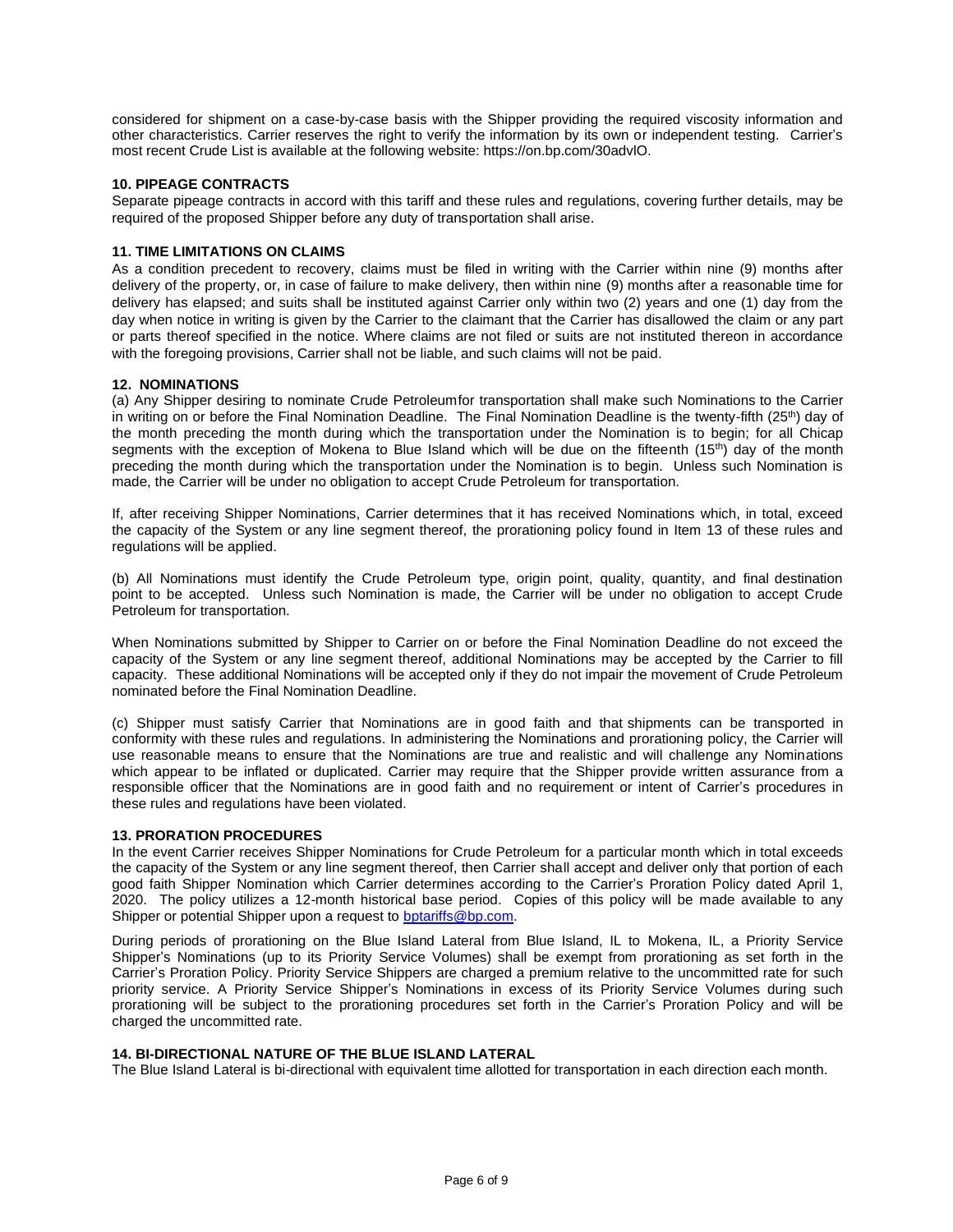To meet the operational requirements of the bi-directional system, shippers will be required to make arrangements for displaced linefill.

# **15. LINE FILL AND TANK BOTTOM INVENTORY REQUIREMENTS**

Prior to delivering Barrels out of Carrier's pipeline system, each Shipper will be required to supply a pro rata share of Crude Petroleum necessary for pipeline and tankage fill to ensure efficient operation of Carrier's pipeline system. Crude Petroleum provided by Shippers for this purpose may be withdrawn only after: (1) Shipments have ceased and the Shipper has provided sixty (60) days notification to Carrier in writing of its intention to discontinue shipments in Carrier's system, and (2) Shipper balances have been reconciled between Shipper and Carrier. Carrier shall have sixty (60) days from the receipt of said notice to complete administrative and operational requirements incidental to Shipper withdrawal.

# **16. DIVERSION OR RECONSIGNMENT**

Crude Petroleum in transport may be diverted without an additional charge to a destination other than originally specified on the nomination, or Crude Petroleum in transport may be reconsigned without an additional charge to another Shipper at point of destination only, provided such diversion or reconsignment is made in writing by the tendered Shipper prior to delivery at original destination. This will be allowed subject to the rates, rules and regulations applicable from point of origin to point of final destination, upon condition that no out-of-line or backhaul movement will be made.

## **17. COMMON STREAM PETROLEUM**

When both receipts from and deliveries to a connecting carrier of substantially the same grade of Crude Petroleum are scheduled at the same interconnection, the Carrier reserves the right, with the cooperation of the connecting carrier, to offset like volumes of such common stream Crude Petroleum in order to avoid the unnecessary use of energy which would be required to physically pump the offsetting volumes. The Carrier will apply to such offsetting of volumes the applicable tariff rate. When this rate is exercised, the Carrier will make the further deliveries for the Shipper involved from its common stream Crude Petroleum.

## **18. ADDITIVES**

Carrier reserves the right to require, approve or reject the injection of corrosion inhibitors, pour point depressants or other such additives in the Crude Petroleum to be transported.

# **19. RATES APPLICABLE**

Crude Petroleum accepted for transportation shall be subject to the rates, charges, rules and regulations in effect on the date of receipt of such Crude Petroleum by the Carrier. Transportation and all other lawful charges will be collected on the basis of the net quantities of Crude Petroleum delivered. All net quantities will be determined in the manner provided in Item 9.

## **20. APPLICATION OF RATES FROM AND TO INTERMEDIATE POINTS**

For Crude Petroleum accepted for transportation from any point on Carrier's lines not named in this tariff, which is intermediate to a point from which rates are published in said tariff, through such unnamed point, the rate published from the next more distant point specified in such tariff will apply. For Crude Petroleum accepted for transportation to any point not named in a particular tariff which is intermediate to a point to which rates are published in said tariffs, through such unnamed point, the rate published therein to the next more distant point specified in the tariff will apply. This is in accordance with 18 C.F.R. § 341.10.

## **21. INVENTORY RETENTION**

Carrier will issue a written notification via certified mail to companies who are no longer shipping (\*) on Carrier's system that Shipper's Crude Petroleum being recorded in an inventory account must be removed by Shipper within the time period and in the manner specified below.

\* "A company who is no longer shipping" is: a) a company who has issued a formal notification to Carrier that it will no longer be a Shipper on Carrier's system; or b) a company who has not nominated in the name of the Shipper over a continuous 6-month time period.

The procedure to notify a Shipper who has been designated as "no longer shipping" is as follows. Carrier will issue a letter to the Shipper that according to the Carrier's books, Carrier is holding a certain volume of Crude Petroleum on its books in Shipper's name. Shipper will be advised in such letter that Shipper will have 30 days effective with the date of the letter to provide direction regarding the disposal of Shipper's Crude Petroleum. If at the end of this 30-day period, Carrier has not been contacted by Shipper, Carrier will assume title to the Crude Petroleum being held on its books in Shipper's name. If Carrier has been contacted by Shipper within the initial 30-day period, Carrier will grant Shipper an additional 30 days without charge to facilitate the disposal of Shipper's inventory Crude Petroleum. If at the end of this 60-day period, Carrier continues to retain control of this Crude Petroleum, Carrier retains the right to initiate a penalty fee of [U] \$.10 per Barrel, per month plus any other fees as allowed in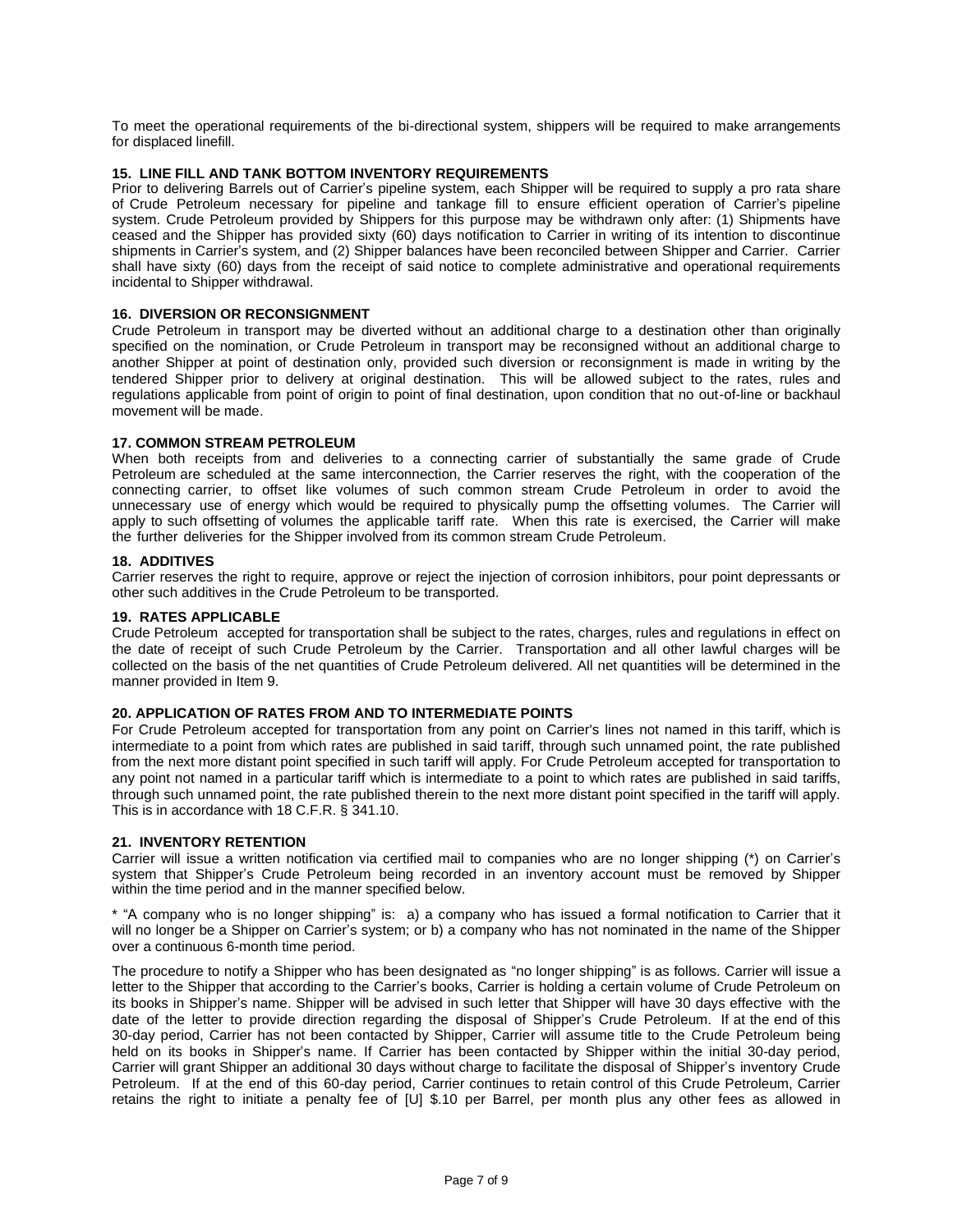accordance with the published tariff; such fees will be required to be paid before the Crude Petroleum will be released. If, however, Shipper has not disposed of such Crude Petroleum at the end of a 90-day period, Carrier will assume title to such Crude Petroleum.

Any inactive Shipper with a negative inventory balance on the Carrier's system will be required to settle the balance in cash with the Carrier. Such settlement will be based upon the fair market value of the Crude Petroleum, as published by Platts, at the time Shipper informs Carrier in writing of its intention to discontinue shipments on the system or if no such written notice is given, then at such time as Carrier calls for the settlement of the Shipper's inventory balance.

# **22. POLICY ON REGRADES**

Carrier will prepare an annual book to physical comparison by crude segregation (sweet, sour and heavy) and review differences. Carrier will also review the annual system gain/loss. Carrier will allocate the book to physical imbalances to the active shippers no less than every twelve months. Common stream crude grades are based on system throughput. The crude grades used will be periodically reviewed.

At such time as the Carrier conducts a book to physical reconciliation, the Carrier will adjust Shipper book inventories to match the system's physical inventories. From time to time, this process will require regrades of Shipper's existing inventories. The inventory imbalance allocation will consist of the following steps:

1) Carrier will compare the total book inventory to the physical inventory to determine gain or loss by crude type in the system line fill and tankage.

2) The physical inventory balances will be categorized by crude segregation. Carrier will regrade sweet balances to the common stream sweet crude grade, sour balances to the common stream sour crude grade, and heavy balances to the common stream heavy crude grade. Carrier will then review each Shipper's book inventory by grade and then determine physical line fill and tank inventory by grade for each Shipper.

3) Carrier will allocate the total system imbalance by crude segregation (sweet, sour, and heavy) to the Shippers based on their total throughput percentage for the time period being allocated. The sweet imbalances will be allocated as the common stream sweet crude grade, the sour imbalances will be allocated as the common stream sour crude grade, and the heavy imbalances as the common stream heavy crude grade.

# **23. QUALITY SPECIFICATIONS**

Crude Petroleum accepted for transportation by the Carrier must be good merchantable oil of such viscosity, pour point and temperature as will permit its being freely handled and transported under conditions existing in the pipeline, and which is properly warranted. The Carrier will reject any Crude Petroleum containing more than one percent (1%) of basic sediment, water and other impurities. Carrier will also reject any Crude Petroleum having a reid vapor pressure in excess of 13.5 pounds per square inch at 100 degrees Fahrenheit, or having a pour point in excess of +35 degrees Fahrenheit in winter (October through March) or +55 degrees Fahrenheit in summer (April through September), viscosity in excess of 350 cSt (1,621 SUS) at the flowing temperature at the downstream meters, or other characteristics such that it will not be readily susceptible for transportation through Carrier's existing facilities, or which will materially affect or damage the quality of other shipments or cause disadvantage to other Shippers and/or the Carrier.

For all movements originating at Plains facility at Patoka to Manhattan and on the Blue Island Lateral, Carrier will reject crude petroleum with viscosity in excess of 350 cSt (1,621 SUS) at the flowing temperature at the downstream meters.

For all movements accessing tankage at Mokena and Patoka, including mainline movements through tankage: Carrier will reject any Crude Petroleum having a reid vapor pressure in excess of 12.0 pounds per square inch at 100 degrees Fahrenheit, or having a pour point in excess of +25 degrees Fahrenheit in winter (October through March) or +45 degrees Fahrenheit in summer (April through September).

Carrier has the right to request a product quality sheet and/or certificate with respect to specifications of Crude Petroleum from Shipper in order to verify the Crude Petroleum meets all the requirements laid out in these rules and regulations. If the Shipper refuses to provide these documents, Carrier shall not be obligated to accept the Crude Petroleum fortransportation. If Shipper refuses to take back any rejected Crude Petroleum, then Carrier has the right to dispose of such Crude Petroleum in its sole discretion and recover any costs or damages resulting from the disposal process, including reasonable attorney's fees, from Shipper.